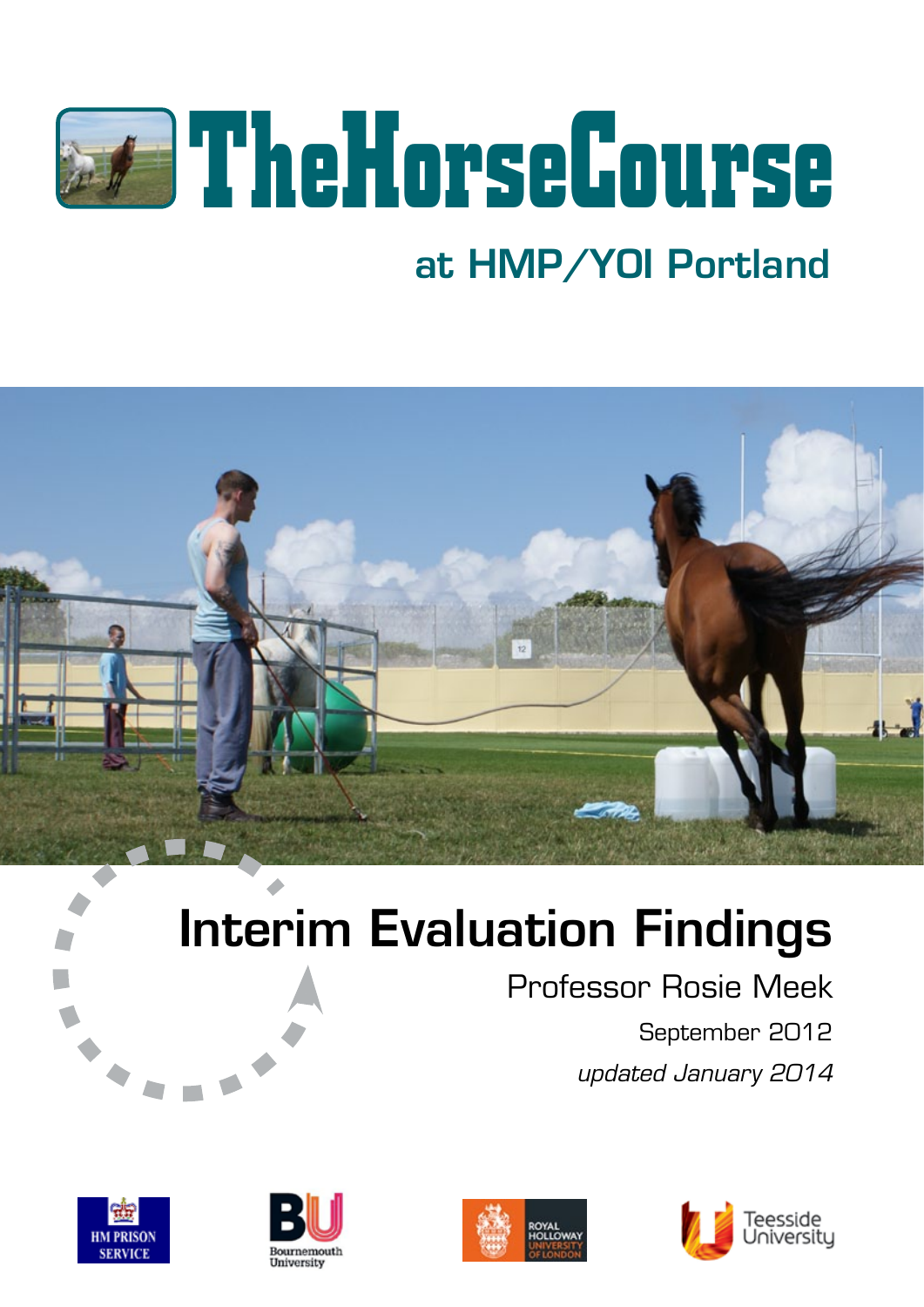| 2014 update                  | З              |
|------------------------------|----------------|
| Introduction                 | 4              |
| <b>Background literature</b> | 5              |
| Programme delivery           | 8              |
| Referral and assessment      | q              |
| <b>Star</b>                  | 1 <sub>0</sub> |
| <b>Staff perceptions</b>     |                |
| Evaluation research          | 13             |
| Programme participants       | 14             |
| <b>Quantitative findings</b> | 15             |
| Prisoner case study          | 17             |
| <b>Conclusion</b>            | 18             |
| <b>References</b>            | 19             |
|                              |                |

 $\Box$ 



#### About the author

Rosie Meek is Professor of Criminological Psychology in the School of Social Sciences and Law at Teesside University. She is a Chartered Psychologist and Fulbright Distinguished Scholar and carries out qualitative and quantitative research in applied psychology and programme evaluation in criminal justice, with a particular focus on prison-based interventions, resettlement and desistance.

Email: r.meek@tees.ac.uk

## Evaluation team

Professor Rosie Meek, Teesside University Dr Ann Hemingway, Bournemouth University Rachel Thomas, University of Southampton

## About TheHorseCourse

Devised and facilitated by Harriet Laurie, this course relies heavily on Parelli Natural Horsemanship as its theoretical basis and context. Instructors are not therapists or educators; they draw on their horsemanship to guide the intervention. Following success at HMP/YOI Portland the course is now being administered by a registered charity, TheHorseCourse (No. 1141654) and replicating into other prisons through the training and support of additional instructors.

Email: h@thehorsecourse.org

#### Acknowledgements:

Thanks to Heather Bryant, John Dolder, Eryl Doust, Steve Holland, Jan Knake, Jackie Simpson, Mike Summers, Russ Trent and to all the staff and prisoners at HMP/YOI Portland, who helped us to conduct this research.

TheHorseCourse Interim Evaluation Report 2 2 September 2012 + update 2014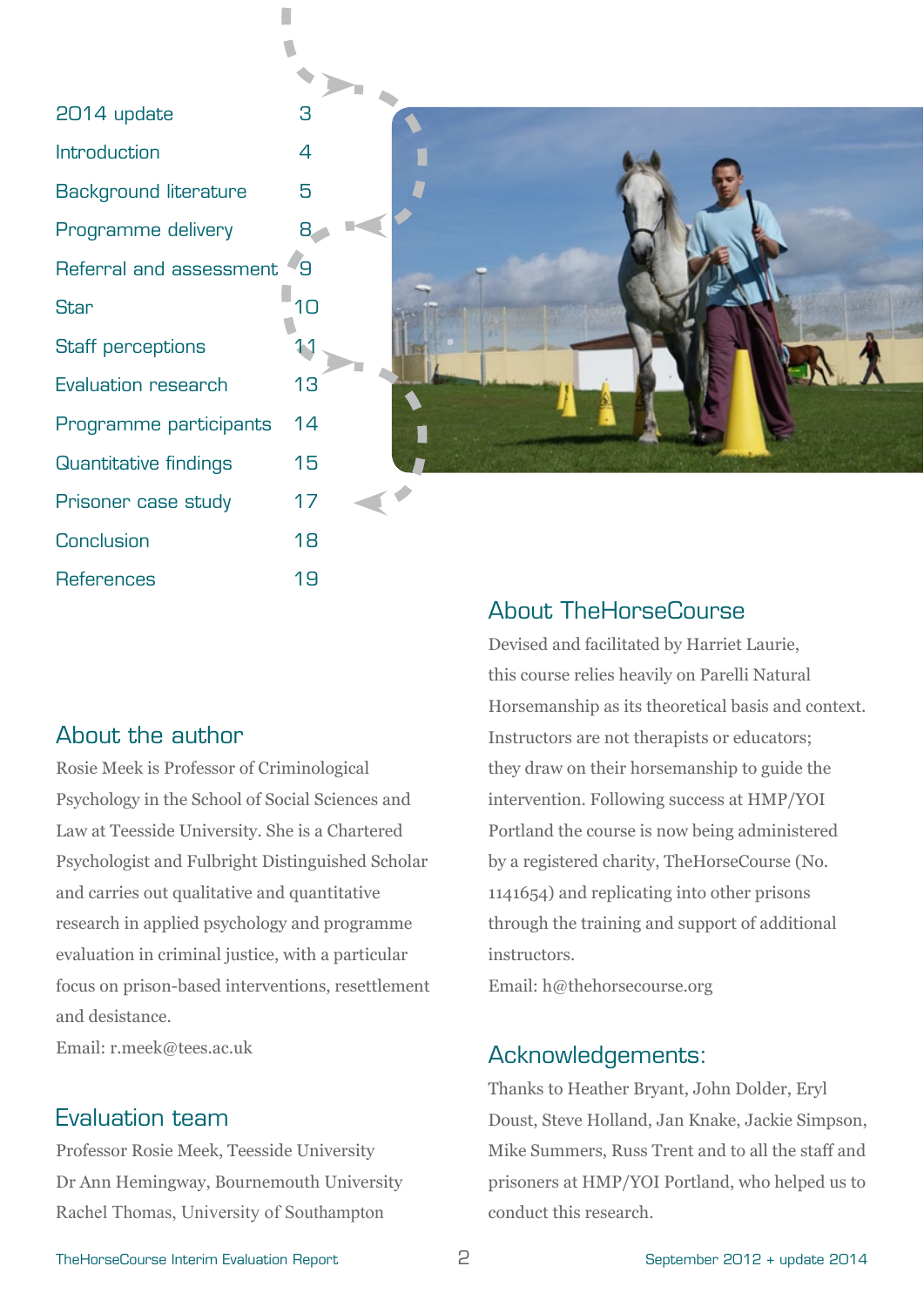## Update 2015

At 12 months post-release, reoffending among TheHorseCourse participants stands at 36%, **a drop of 27 percentage points** from the cohort's 63% predicted reoffending rate (OGRS)<sup>1</sup>.

Note that observed reduction in reoffending is typically fewer than ten percentage points (Ministry of Justice 2013), and that THC referrals include those who are considered too disruptive or disengaged for accredited programmes.

Given the relatively small sample  $(n=25)$ , we cannot say with certainty that this reduction in reoffending will be maintained as the cohort increases, but this is a statistically significant result  $(p<0.01)$  and earlier evidence from the evaluation also includes statistically significant reductions in adjudications and negative behaviour entries. THC stands out as a promising intervention with particular success among some of the hardest to engage offenders, for whom so little is currently available in prison settings. Earlier findings are published in the interim evaluation report which follows.

These include a dramatic increase in Positive Entries and a nil drop out rate, consolidated with positive staff feedback on conduct and rapport. Post-participation interviews consistently report increased confidence and new skills in self-relaxation. Many participants express the benefit of learning self-efficacy in the moment rather than attempting to learn through classroom work. We also undertook field observations and noted that participants consistently gain observable skills in managing emotion, maintaining attention, perseverance and confidence.

TheHorseCourse seems particularly appropriate for those who have failed to engage with interventions, learning and activities and are medium to high risk. We would also recommend this course for those presenting with aggressive and disruptive behaviour within the prison.

Peer reviewed papers are in the writing and submission stages.

*Professor Rosie Meek PhD CPsychol AFBPsS, Head of School of Law, Royal Holloway University of London*

1 At this stage two of the 25 offenders in the study group have not reached 12 months post release, so we assume they will reoffend.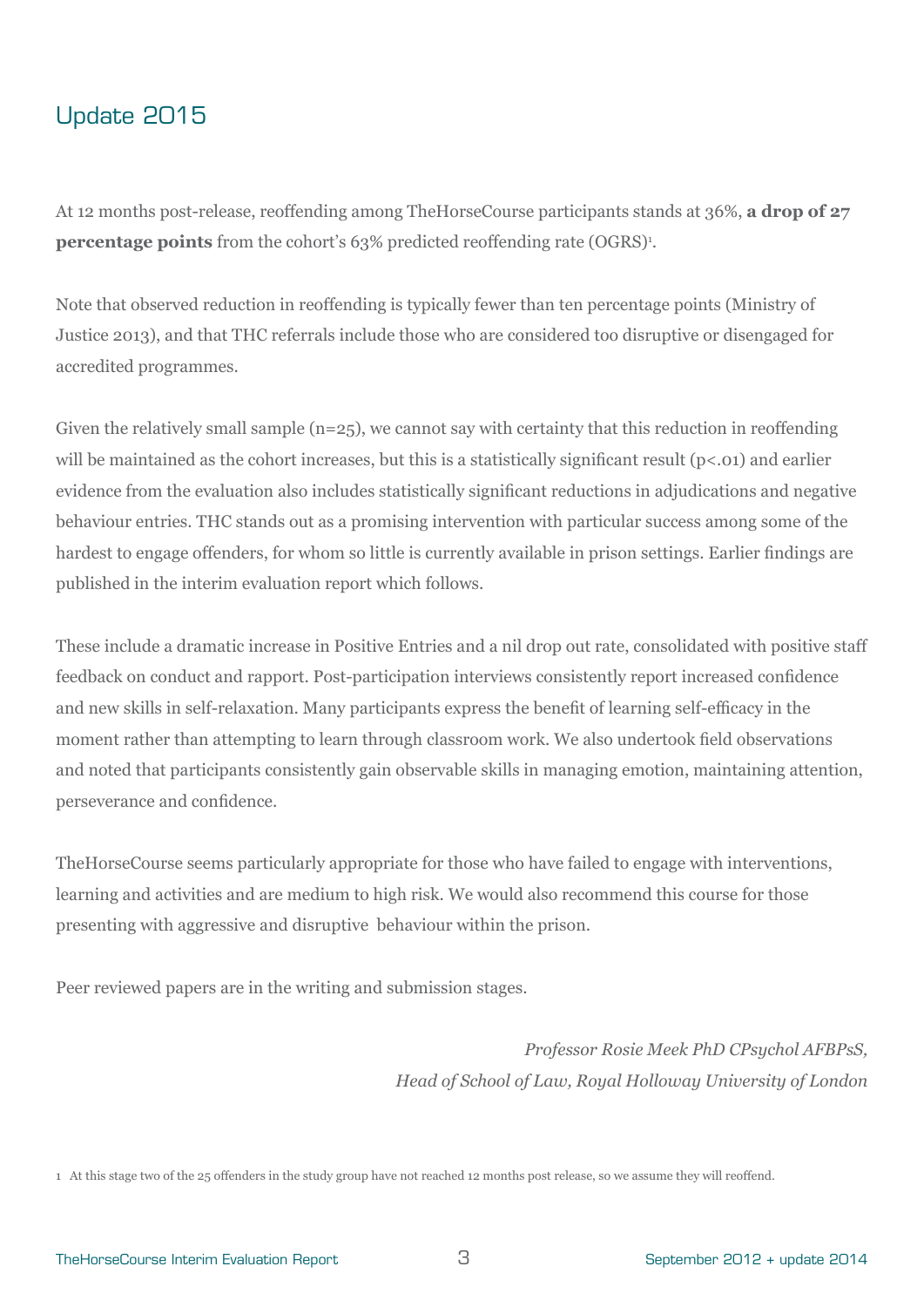## **Introduction**

A significant body of research has emphasised the physical benefits of using horses in therapy, but the potential psychosocial, cognitive and behavioural impacts have been largely neglected and robust academic evaluations of such initiatives are remarkably absent from the emerging literature base.

Despite widespread acknowledgement over recent years that Equine Assisted Therapy (EAT) has the potential to be especially effective in prison settings, accompanied by a multitude of descriptive studies illustrating the benefits (e.g. Tramutt, 2003; Virdine et al., 2002; Tyler, 1994; Taylor, 2001), a considerable lack of quantitative research and empirical evidence on its effectiveness has remained to date. There is clearly a need for more rigorous evaluation research on EAT and development of standardised measurement tools that are able to provide accurate assessment of the psychosocial improvements that the qualitative research base has reported.

Prisons are tasked with providing opportunities to reduce the reoffending rates of prison populations by motivating those in their charge to make positive changes to their attitudes and behaviour. TheHorseCourse has developed its unique approach to work with a specific population of prisoners: those who are unwilling or unable to engage in the wider prison regime; young men who have a history of conflict with staff and / or other prisoners; and those who may be especially

vulnerable or at-risk of victimisation and/or self harm. This small but significant population can thus prove to be among the most difficult for staff to engage with.

While young adults aged 18-24 account for one in ten of the UK population, they also account for a third of those sentenced to prison each year; a third of the probation service caseload and a third of the total economic and social costs of crime (T2A, 2010). On the 30th June 2012 there were 7,443 18-20 year-olds in prison in England and Wales (Ministry of Justice, 2012), and reoffending rates among this age group remain stubbornly high with 58% of young adults released from custody in the first quarter of 2008 reoffending within a year. HM Chief Inspector of Prisons has commented that "the high reoffending rate among young adult men is unlikely to reduce without significant changes in approach, funding and focus" (HMCIP, 2010), highlighting the importance of exploring innovative and effective ways of engaging with young prisoners, particularly those who are not engaging with or responding to other prison-based interventions.

The use of horses in the therapeutic and rehabilitative process within prisons has clearly facilitated a unique opportunity to work more effectively with some of the more challenging and complex individuals within the criminal justice system.

TheHorseCourse aims to teach psychological and emotional self-control through an intensive course with two specially trained horses. The horses give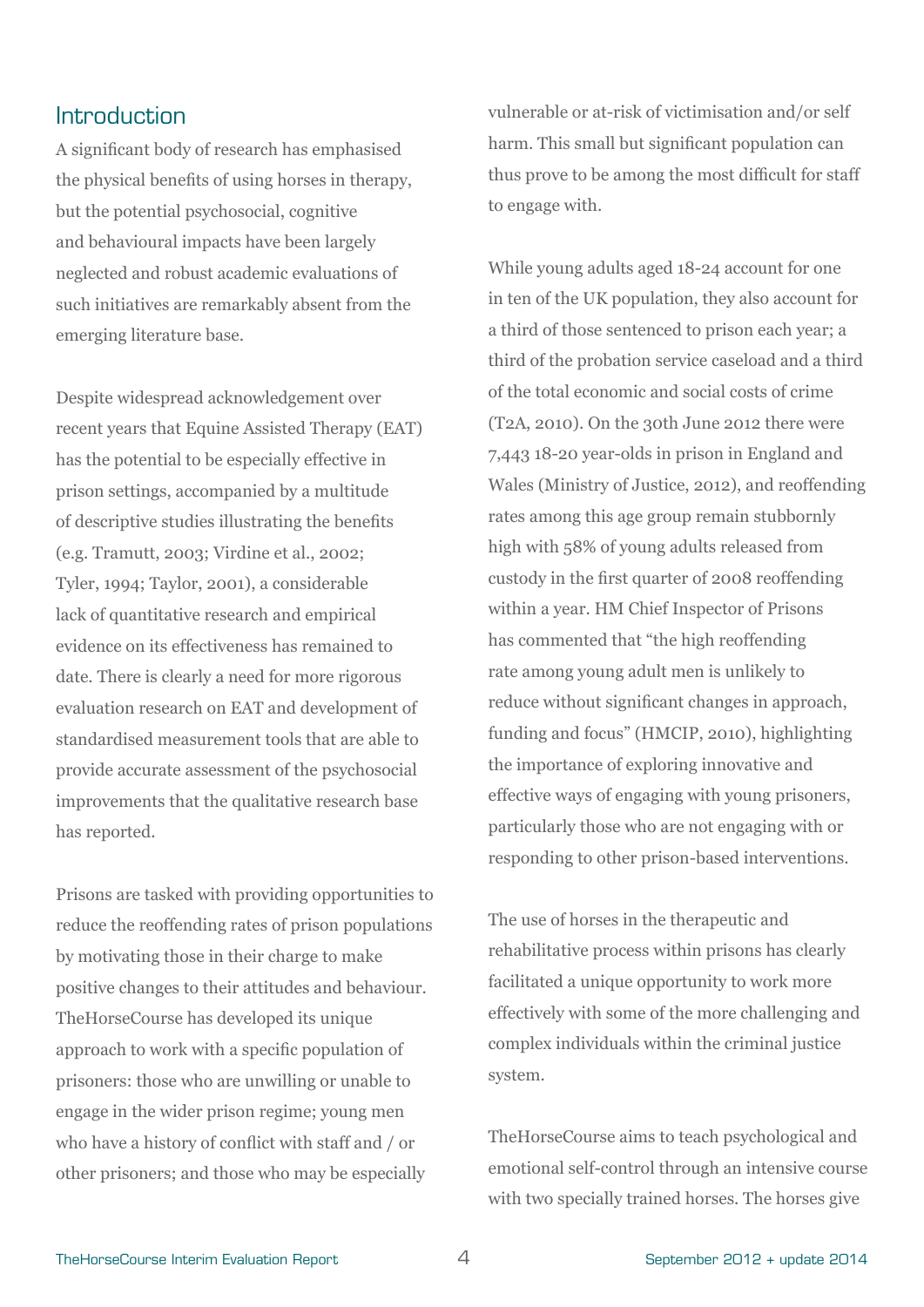reliable and accurate feedback on participants' calmness and focus and the course is highly structured and challenging, allowing participants to develop and test their ability to stay calm under pressure, set goals and stick at them despite frustrations, and to become confident as learners.

This interim report presents a summary of the preliminary research which aimed to explore the extent to which TheHorseCourse effectively promotes improved behaviour on the wings, fewer instances of conflict and violence, improved relationships with other prisoners and prison staff, and increased engagement with educational, vocational and rehabilitative opportunities within the prison, as a step towards reducing reoffending.

## Background literature

Although the integration of equine activities in a therapeutic framework is a relatively new development, the therapeutic benefit of the horse as a 'healing agent' (Burgon, 2011, p.167) to humans has a long legacy. The field of Equine Assisted Therapy (EAT) was officially acknowledged in the mid-1990s with the formation of the Equine-Facilitated Mental Health Association and since then there has been growing interest in the horse-human relationship and the potential of employing EAT as a therapeutic intervention. Following claims that horses have the ability to evoke physical and psychosocial changes that can valuably contribute to the rehabilitation process, horses are now being regularly incorporated into therapy programmes to address low self-esteem, depression and a host

of other social and psychological issues, achieving demonstrable success (Taylor, 2001; Yorke et al., 2008).

Interest in the potential of employing horses as a therapeutic medium to aid the rehabilitation process has grown dramatically in recent years, with a corresponding rapid development and implementation of programmes in a range of contexts (Bizub et al., 2003; Burgon, 2003). A significant body of research has already demonstrated the physical benefits of EAT, although the potential psychosocial, cognitive and behavioural benefits of an equine-based therapeutic approach have remained largely neglected. However, these areas are now receiving more attention on the criminological and psychological research agenda, with recognised psychosocial benefits including the ability of EAT to adapt behaviour (Kaiser et al., 2006), develop trust (Brooks, 2006), promote self-esteem, confidence and psychological resilience (Bizub et al., 2003; Burgon, 2011, Rutter, 1985) and even in encouraging desistance from crime (Masten et al., 1990; Hayden, 2005).

EAT is aligned to the discipline of Animal Assisted Therapy (AAT) which has a longer history of eliciting therapeutic benefits through the use of animals. Chardonnens (2009, p.324) asserted that animals - but especially horses - are great 'aids', in part through their ability to encourage hostile people to engage with the therapeutic process. The benefits that the horse affords in these situations shares similarities with AAT but also exhibits additional qualities (Burgon, 2011), such as its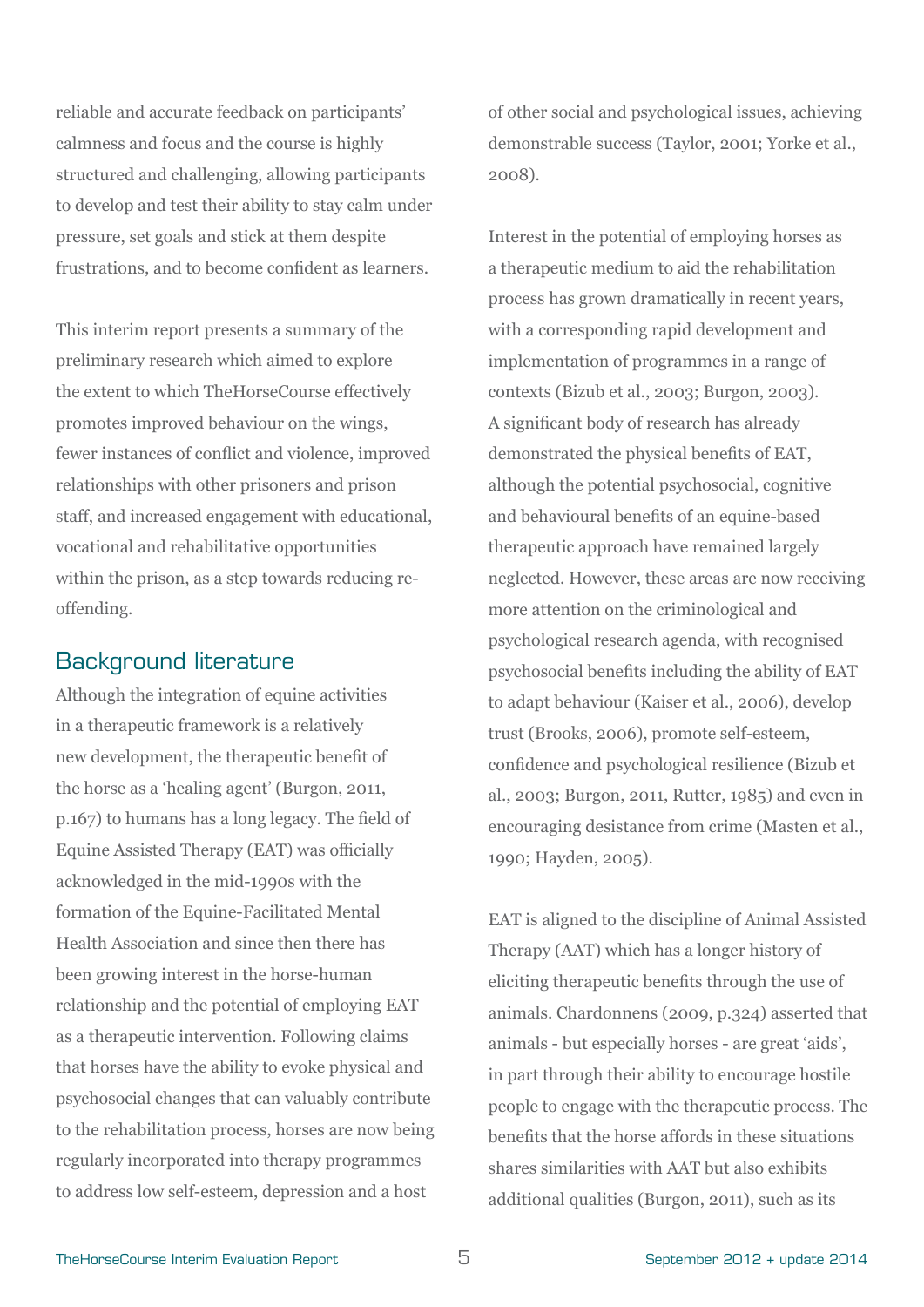size and power relative to humans evoking respect (Frewin and Gardiner, 2005) and conversely its vulnerability, which induces feelings of empathy (Vidrine et al., 2002; Frewin and Gardiner, 2005). In their exploration of the benefit of EAT for adults, Klontz et al.'s (2007) psychological assessment carried out prior to, immediately following, and six months after therapy identified significant reductions in psychological distress and improvements to psychological well-being.

It has been claimed that the presence of a horse can be especially effective in creating a calm therapeutic environment (Levinson, 1969; Fine, 2000), an atmosphere which many practitioners struggle to achieve in the traditionally 'antitherapeutic' environment of a prison. In this sense, the horse can be understood as a 'cotherapist' (Chardonnens, 2009; Karol, 2007) in facilitating effective therapeutic situations. Indeed it has been suggested that one of the reasons why using a horse can be so effective is due to the fact that the horse promotes consciousness and self-awareness by acting as a 'mirror', accurately reflecting and providing unbiased feedback to human behaviour (Vidrine et al., 2002). McCormick and McCormick's (1997) research with hostile adolescent youth has evidenced this, claiming that defiant behaviour eroded with the understanding that openness and vulnerability elicits positive behaviour from the horse, whereas aggression does not. It has been suggested that when participants act in congruence with their feelings, the horse will respond by engaging in an authentic relationship, leading participants to have a 'corrective emotional experience' (Tramutt,

2003) which can have a particularly strong impact on self-esteem, cooperation and enthusiasm in new pursuits (Bracher, 2000).

Practitioners and researchers now assert that the inclusion of horses in therapy can provide a myriad of psychosocial benefits. The most significant benefits include the horse's ability to adapt behaviour (Kaiser et al., 2006; Schultz et al., 2007), be non-judgmental (Bowers and MacDonald, 2001; Yorke et al., 2008), develop trust (Brooks, 2006; Chardonnens, 2009; Yorke et al., 2008; Tramutt, 2003) and establish selfesteem, confidence and mastery (Trotter et al., 2008; Bizub et al., 2003; Virdine et al., 2002; Klontz et al., 2007). In order to work effectively with the horse, participants must model behaviours that the horse will respond positively to, such as calm and confident leadership (Rashid, 2004) which can create an opportunity for learning new behaviours and feelings of selfefficacy (Burgon, 2011). Ewing et al. (2007, p.60) have evaluated the effects of EAT on emotionally disturbed youths, claiming that the primary objective of this therapeutic intervention is to 'instil a sense of order, to create an understanding of boundaries, to improve focus and to instil trust'. EAT sessions are also claimed to decrease feelings of depression, anger and isolation through the enhancement of general psychological wellbeing (Bowers and MacDonald, 2001; Frame, 2006; Tyler, 1994; MacKinnon et al., 1995) which is transferred from the therapeutic situation to participants' daily lives (Ewing et al., 2007, p.71).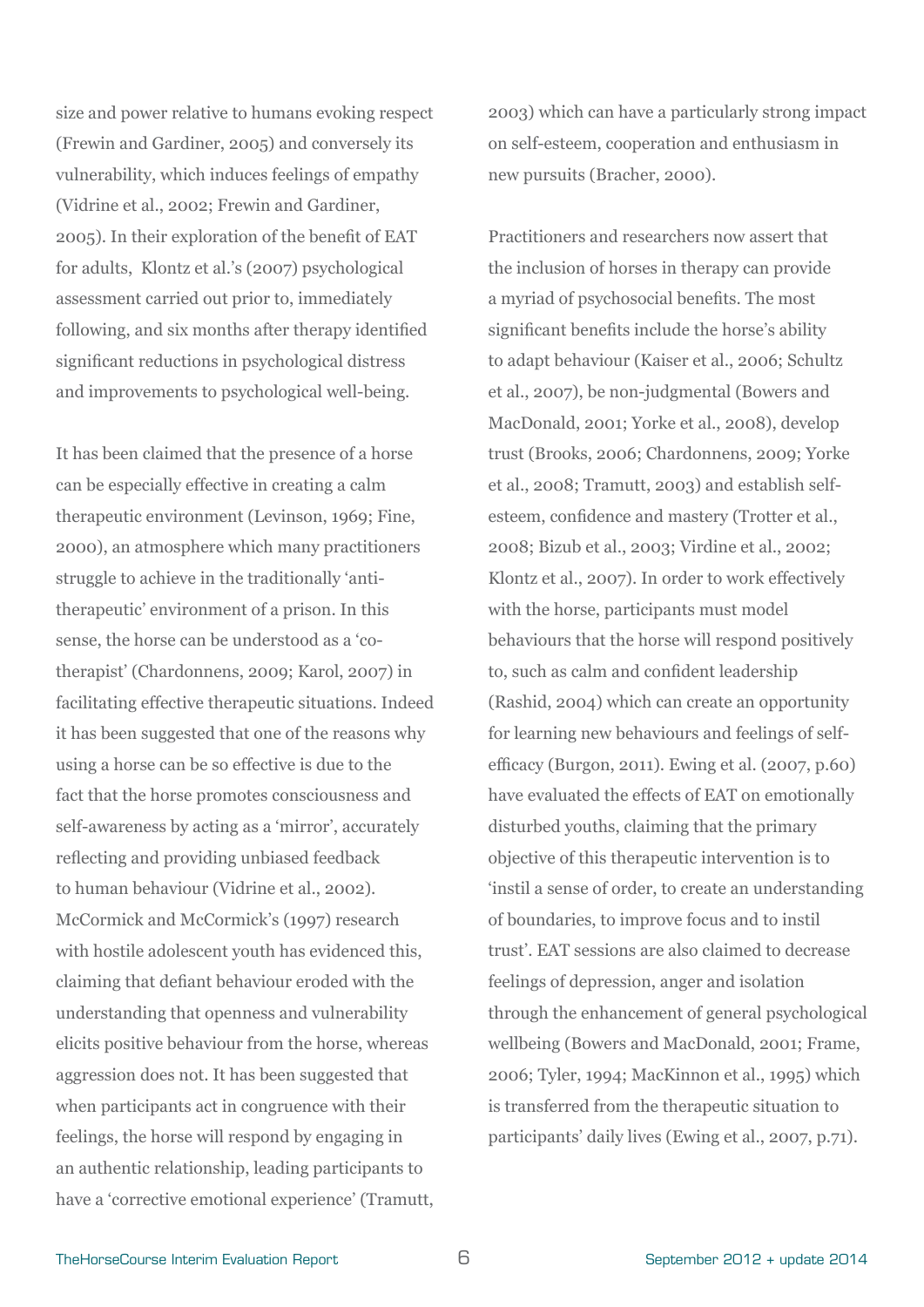The scope of EAT is gradually expanding from its traditional use in the rehabilitation of less ablebodied individuals, with initial advancements in utilising the discipline in social-work contexts such as in the rehabilitation of 'at-risk' youth, or when traditional forms of therapy fail to impact (McCormick and McCormick, 1997). Myers (2004) has successfully utilised horses to promote patience, empathy, cooperation and responsibility among alcohol-dependent adolescents, and Moreau (2001), Edney (1995) and Chandler (2005) have each promoted the use of EAT with offenders, demonstrating reductions in violence and anti-social behaviour and improvements to communication skills and perseverance,



self-esteem and self-confidence following the introduction of an animal to the rehabilitation process of prison inmates.

Based on these accumulated findings, there is clearly more positivity surrounding the use of horses in a therapeutic capacity within prisons, particularly in attempts to promote psychological well-being and rehabilitative efforts. Techniques relating to effective communication and developing trust promote positive interaction, and individuals learn that respect and compassion yield more rewarding experiences and cooperation with the horse than dominance and aggression. Indeed, the remarkable success of EAT programmes has led to claims that they represent one of the more effective rehabilitation techniques within the penal system today (Levinson, 2004).

Despite the rapid development of EAT and an accompanying body of research over the past decades, problems with the evidence base have been identified which limit the credibility of the findings. There are a multitude of descriptive studies indicating EAT's benefits (e.g. Tramutt, 2003; Virdine et al., 2002; Tyler, 1994; Taylor, 2001) but a considerable lack of quantitative research and empirical evidence on its effectiveness. There is clearly a need for more rigorous research on EAT and development of standardised measurement tools that are able to assess most accurately the psychosocial improvements that qualitative research has reported.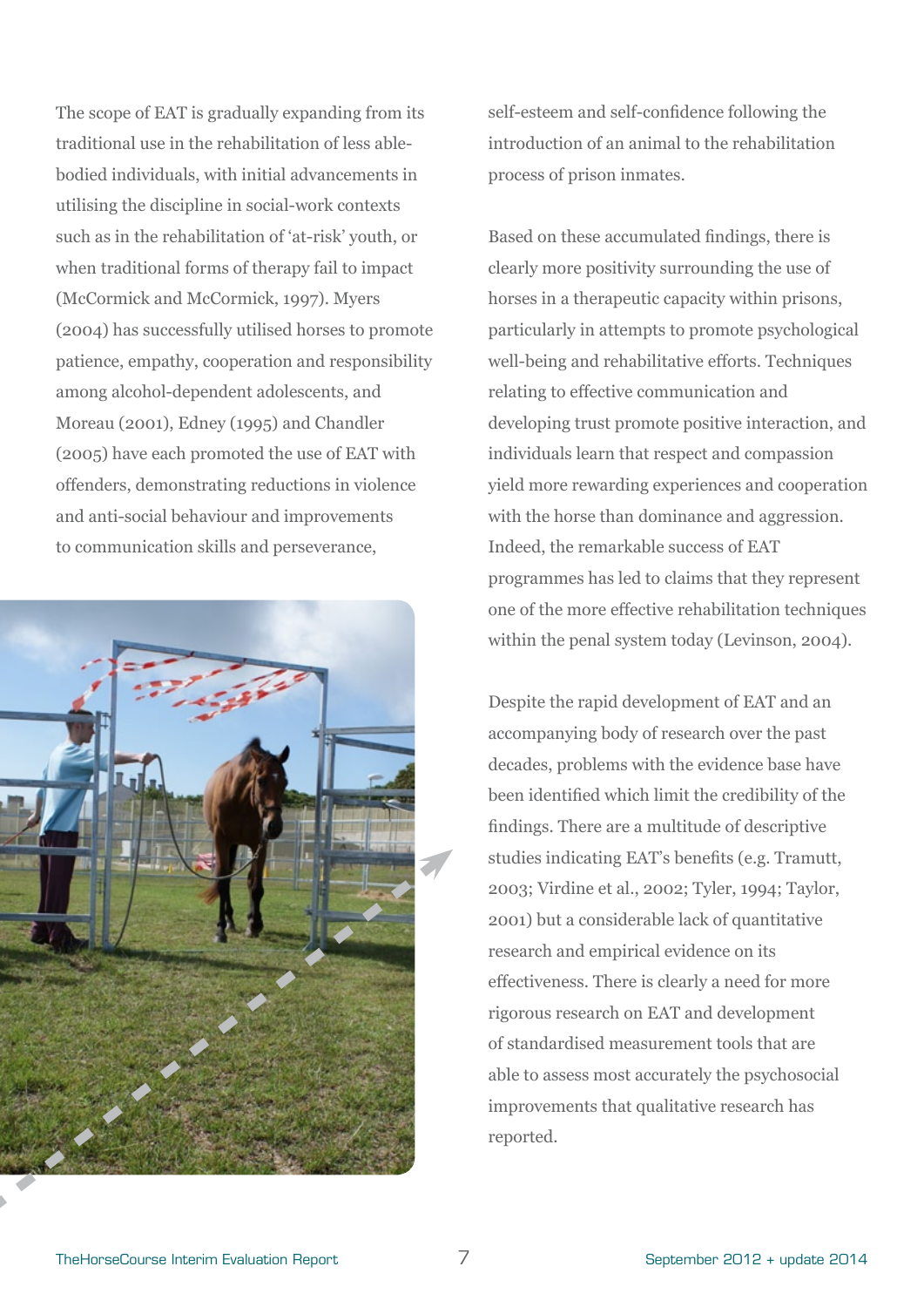## **TheHorseCourse**

## Summary of programme delivery

TheHorseCourse is designed to be delivered intensively using horses to provide motivation, feedback and structure. Programme delivery is based on the development of key life skills and is typically delivered across seven sessions of approximately 2-2.5 hours in duration, facilitated by an instructor who engages with two participants working with two horses, over a four day time period. Sessions all take place outdoors, with use of a 50' roundpen and sports pitch.

Development of the skills associated with the programme is embedded in work towards a horsemanship goal of Parelli<sup>1</sup> Level 1. Tasks are guided by the instructor and the horses are selected and trained to provide especially clear and easily observed physical feedback to participants, many of whom will not have interacted with horses prior to taking part in the programme. The methodological focus is on shifts being made 'in the moment', in response to situations encountered. Participants are unmounted handlers, learning to communicate with the horses on the ground, to Level 1 of the recognised Parelli programme. The course employs an approach using a series of specific tasks as a tool for developing communication skills, promoting the development of strategies to create calmness, confidence and willingness, and developing patterns of positive habits.

Upon successful completion of the course, participants are presented with a certificate, usually by a prison Governor or visiting dignitary. In recognition of the importance of celebratory rituals which are typically absent in criminal justice settings (Maruna, 2011), the concluding session involves participants demonstrating their newly learnt skills in front of a small crowd, which may involve participants teaching a horsemanship task to a member of prison staff or visitor.



An outcome of the programme is that a ten minute video submission for each participant is submitted to Parelli USA for external assessment. Successful assessment results in participants receiving a Parelli Level 1 certificate as well as a brief report on their display of horsemanship. Participants receive their own copy of the filmed submission, and many are keen to share this with their family.



<sup>1</sup> Parelli Natural Horsemanship (PNH) is at the forefront of the global "Natural Horsemanship" movement and represents an approach developed in the US over the past 30 years. PNH is a comprehensive system of horse training which aims to achieve a harmonious partnership, and is formally assessed at four levels, gradually developing the horse/human relationship from Level 1 which covers safety and basic competence to Level 4 in which horse and human work in complete harmony in movements on the ground as well as ridden.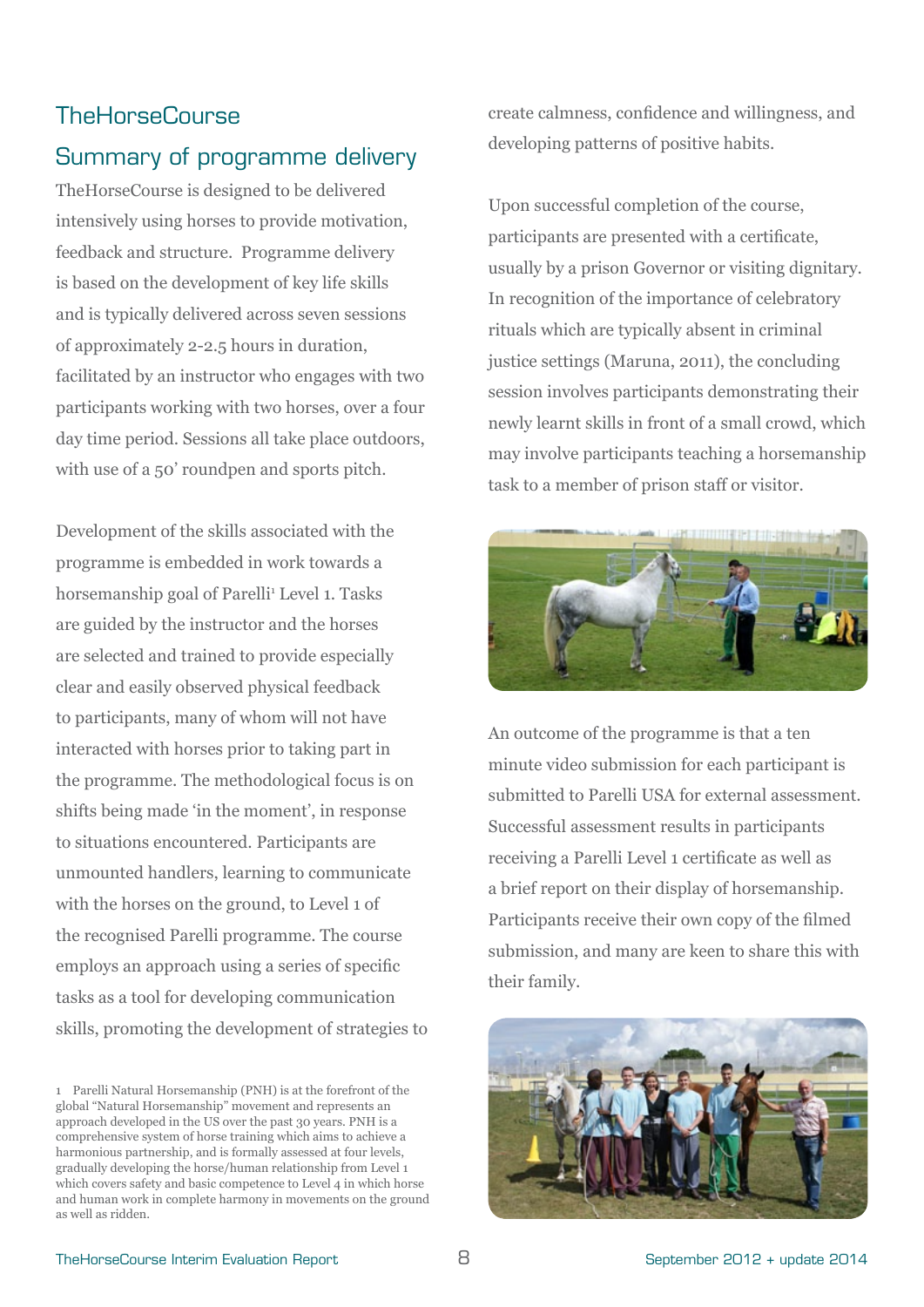## Referral and assessment

TheHorseCourse 'Star' (overleaf) has been developed and piloted by the delivery and evaluation team to use as a referral and monitoring tool. The star is a participatory tool which is used to identify pre-programme perceptions of demonstrable aspects of the

key skills incorporated into the programme, specifically: assertiveness; engagement; communication; analysis and planning; calmness; empathy; taking responsibility; focus and perseverance. Upon completion of the course, the star is also used to demonstrate a participant's progress against these factors, which have

## 1: The Star: perceived benefits

*Prison staff perceptions:* "Usually when I interview prisoners after courses it is like trying to get blood from a stone! Some will talk, but mostly it is hard work. The THC Star really opens up the discussion and gives me an indication of the progress that was made. The young men clearly get a lot of insights from this course and the star helps them to see it in black and white, to remember what they learned and keep on progressing. I use it very much as a basis for discussion, a way to celebrate success and also a reminder if things start to slip. It provides a language to talk about things that can be difficult and 'evidence' that progress can and has been made. All my lads have been very positive about TheHorseCourse, one told me it was the best thing he has ever done - monumental for him. It opened his eyes to who he can be, and the star is something he can keep in his 'glory file' and look at every now and then, to remind himself how far he has come. The instructor had written 'Keep going!!' on there and that's exactly what he is doing now".

*Facilitator perceptions:* "Before we developed the star, the exit interviews were more free form, with each participant highlighting what they felt to be the biggest change they had made. With the star there to guide the conversation, I find we cover more ground and really think through what shifts have been made and how to continue working on them beyond the course. I have been surprised at how willingly participants engage with it - although wordy it still allows for them to express themselves, they aren't stuck in the confines of a tickbox. Seeing progress, however small, along each arm convinces them that it really is possible to change. Ending up with a bigger 'shape' seems to really hammer it home how much progress has been made".

*Prisoner perceptions:* "This tops off the whole week, cos it's like a video, it shows me what I've been doing the whole week, like the pieces of the puzzle if you know what I mean. It's good, I can see for myself, it's like looking inside the box. Tops it off."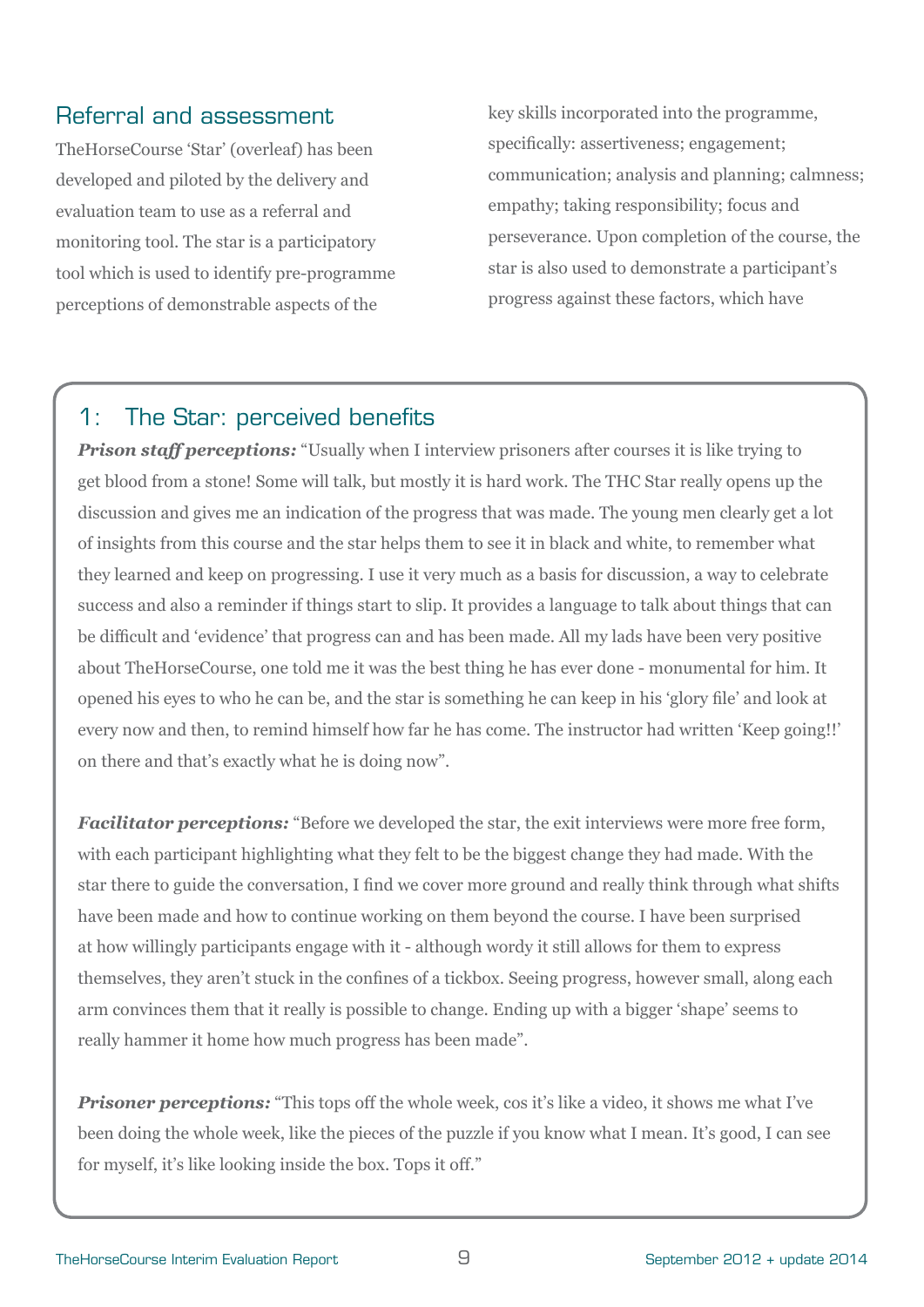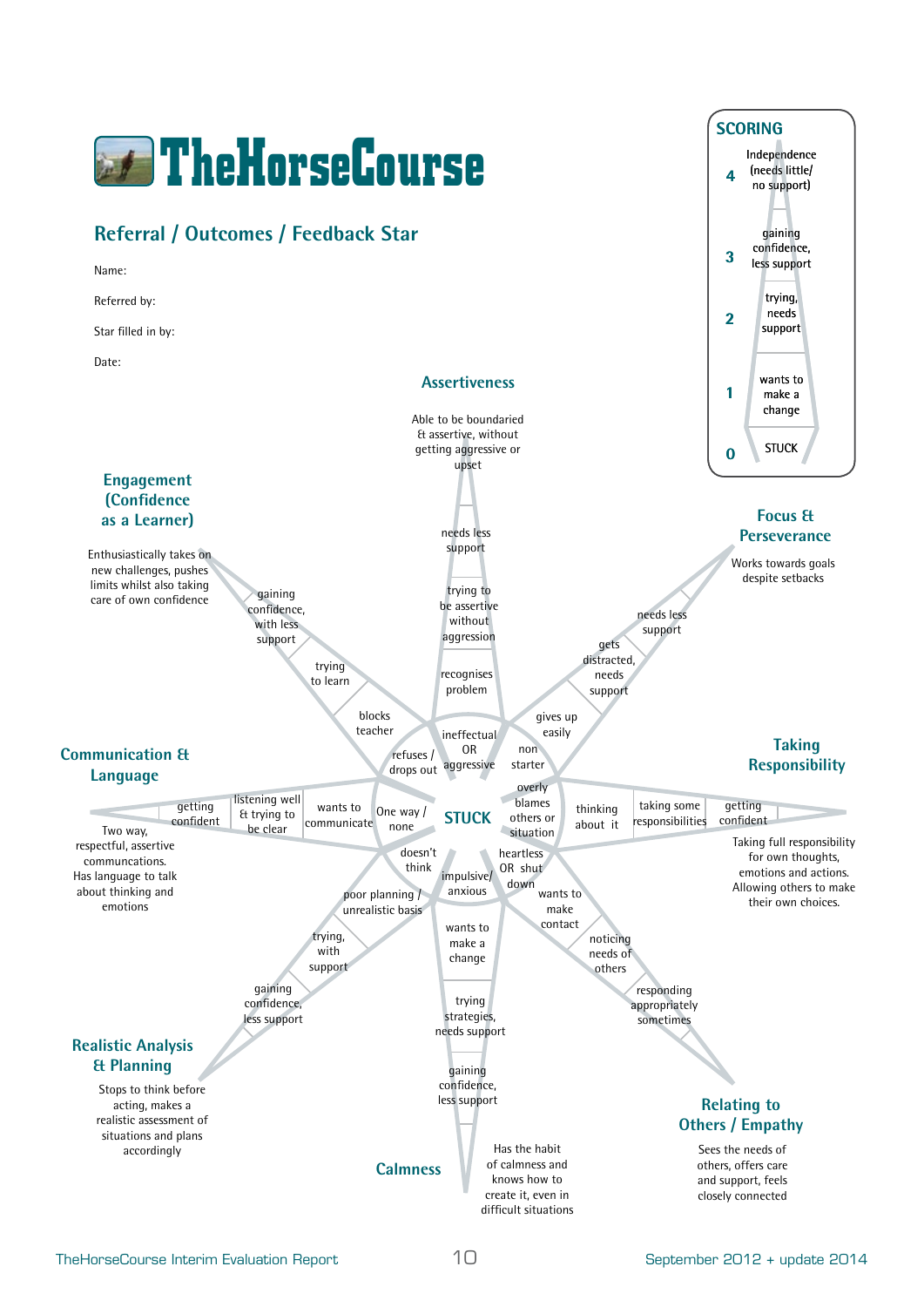been designed to align with some of the key criminogenic risk factors associated with insight, management of emotions, self-confidence and goal-setting.

Whilst it is acknowledged that as an assessment tool the star offers a relatively subjective form of measurement, it has received favourable feedback from prison staff, instructors and participants themselves, as a working document to refer to throughout the course, but also as a tool by which to demonstrate significant targets and progress.

The type of horsemanship promoted in the course places responsibility on participants to gain mastery not only of the Parelli technique but, more importantly in this context, of their own emotional and psychological state. All instructors are practicing Level 3/4 Parelli practitioners, working alongside two appropriately trained horses, with a successful track record in teaching horsemanship to a high standard. The role of the instructor is to ensure the safety of the prisoners and horses participating in the programme, promote natural horsemanship techniques, encourage and equip learners to learn to 'read' physical feedback from the horse, and to set





tasks that are sufficiently challenging to test and develop the key skills which underpin the programme, specifically those concerning psychological and emotional resilience.

In turn, the horses are trained and utilised in order to engage and motivate participants, and are selected as much for their physical presence as for their training. The demands of the horsemanship create an immediate and visceral learning environment where the participant is drawn into the 'here and now'. Indeed, Instructors spend large portions of the course working nonverbally and all horsemanship tasks are taught through simulation and rehearsal, rather than through verbal explanations or written materials. The instructor's verbal communications are kept to the minimum, offering simple practical directions based in the present moment and avoiding any discussion of personal histories or narratives. Only at the end of the course is there a conversation between the participant and instructor about past offending and the application of new skills learnt on the course in reducing the likelihood of reoffending.

TheHorseCourse Interim Evaluation Report 11 1 September 2012 + update 2014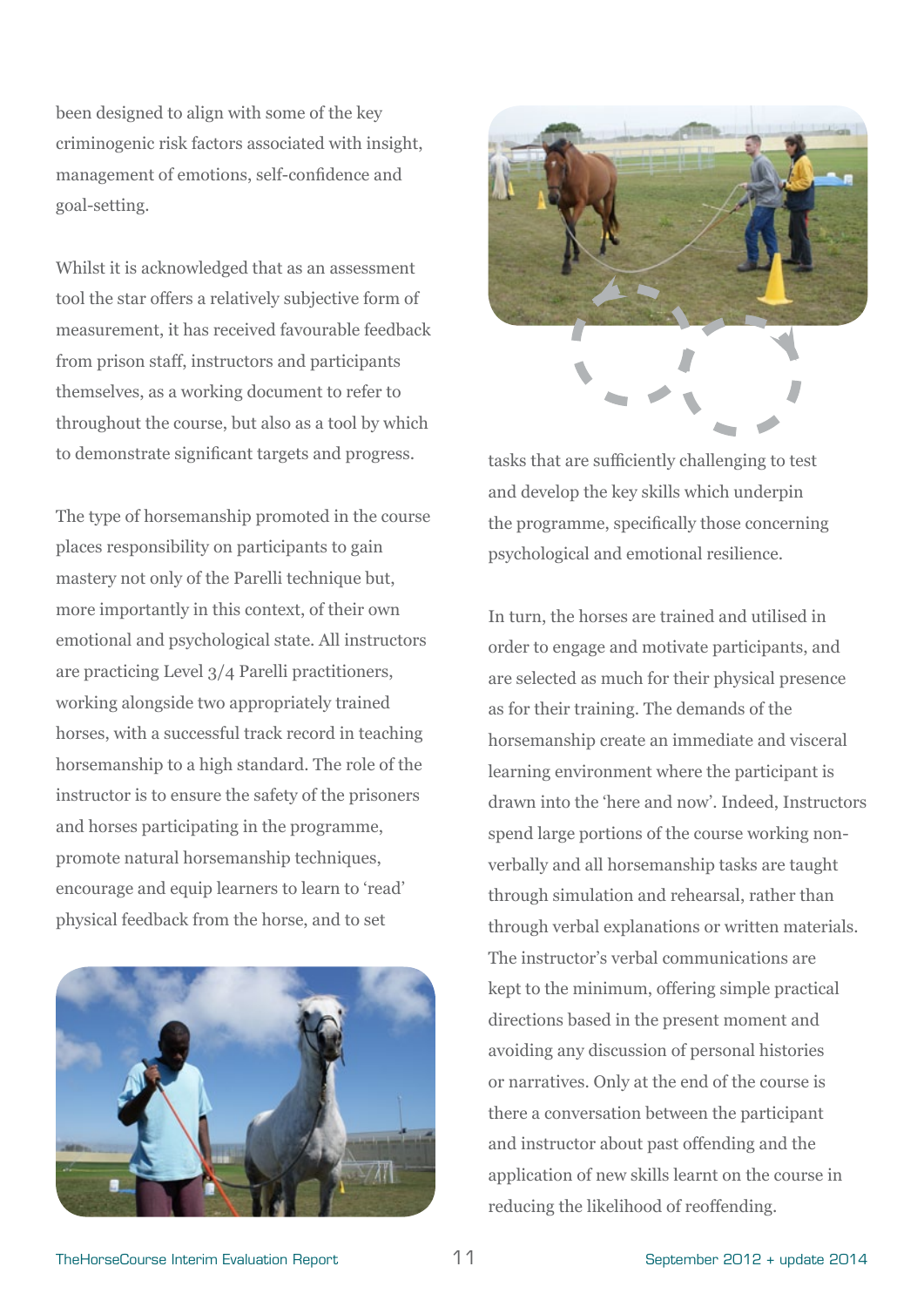## 2: Staff perceptions

"As an Offender Supervisor I referred seven prisoners to TheHorseCourse between July 2010 and October 2011. Primarily I was asked to identify individuals who displayed poor management of emotions and whose behaviour was currently challenging. I was also asked to consider referral of prisoners who had previously completed other interventions and who had shown limited or no evidence of improvement and additionally those who did not meet the criteria for mainstream accredited Offending Behaviour Programmes. Of the seven prisoners I referred, one had previously attended an accredited Offending Behaviour Programme, but due to poor behaviour he was removed before completion. Another prisoner had previously completed several accredited Offending Behaviour Programmes prior TheHorseCourse, but although he had shown improvement in behaviour there were still areas causing concern which were raised by the Security Department. The remaining five referrals had not completed mainstream programmes for a variety of reasons, ranging from lacking confidence to attend, not meeting the specified criteria and not wanting to engage. I have found TheHorseCourse to be an effective tool in working towards and reducing reoffending and the risk of serious harm the prisoners pose to others. I have noticed that those I referred, post course, have presented as more confident and assertive, and better able to express their feelings, manage their emotions and have a greater ability to see the perspective of others, including their victims. Additionally I have seen an increased motivation to set and work towards achieving goals including engagement with prison interventions and plans for release. This course seems to give the prisoners the energy and belief that they can make changes which in turn has a positive effect on their daily interactions with staff and ability to move forward. Whilst I see this as an effective stand alone tool (especially for those who may not meet the criteria for other interventions) I also consider it to compliment other programmes/courses as it appears to create a change in attitude which can be then be built on".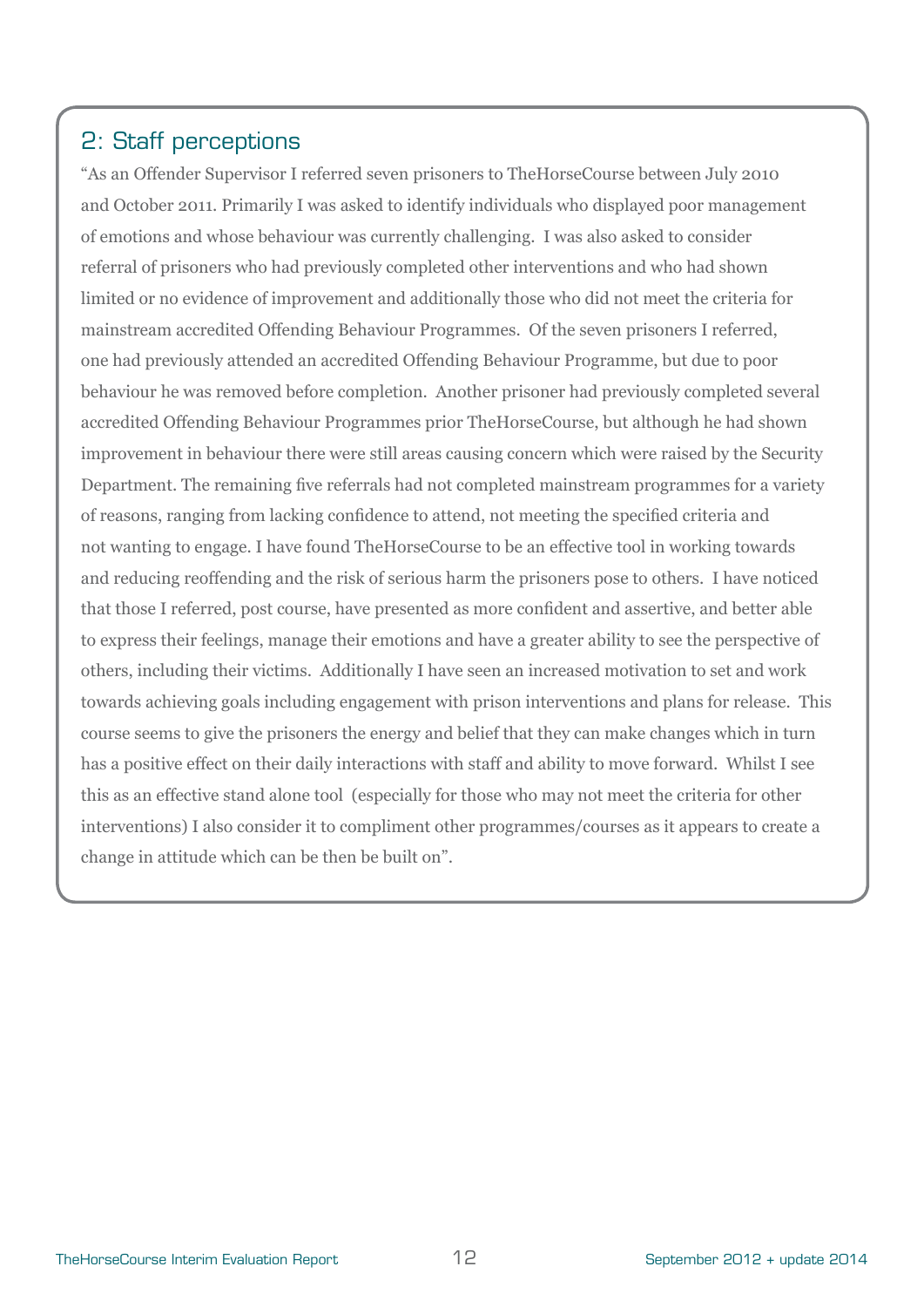## The evaluation research

The full evaluation research is based on a qualitative and quantitative approach encompassing analysis of existing data on behaviour within the prison and engagement with with the wider regime, supplemented with in-depth semi-structured individual interviews, non-participant observations and analyses of programme materials. The primary focus on participants was supplemented with the perceptions of prison and delivery staff. Qualitative interviews were conducted in order to explore the impact of the course from the perspectives of the young men who have participated, as well as prison and delivery staff. This interim report focuses specifically on the quantitative findings, with subjective accounts of the impact of the intervention reported elsewhere.

## Ethical procedures

Prison-based researchers have a particular responsibility in recognising that research ethics are especially crucial in prison settings where there is an increased risk that issues of power and control can undermine the ethical integrity of research. The research process was designed to ensure that the participants submitted informed consent, and remained aware of their right to withdraw from the study. The fact that participation in the research was entirely separate to participation in TheHorseCourse was made explicit, in writing and verbally, at each stage of the research.

Full ethical approval was sought and gained from the HM Prison Service Research Applications and Ethics Panel, the Head of Psychology and Interventions at HMYOI Portland, and the researcher's University Research Ethics Committee and Research Governance Office. The research was also carried out in line with the British Psychological Society's code of ethics and conduct. The researcher introduced herself to participants and explained her role as external evaluator, the aims of the research, and what the research process would entail. It was made clear that the research process was separate from the course delivery, independent from the Prison Service and TheHorseCourse, and that participation was entirely voluntary. Information sheets including prison research contact details in case of questions or complaints, and an explanation of how to withdraw from the study were given to all participants to keep. In verbal and written instructions participants were reassured of anonymity, with the exception of instances where information relating to a breach in prison security or plans to harm themselves or others was revealed in the course of the research (in which case the researcher would be obliged to inform prison staff). Individuals who agreed to take part in the research completed and returned a consent form, and those who were willing to be photographed or filmed completed additional statements of release.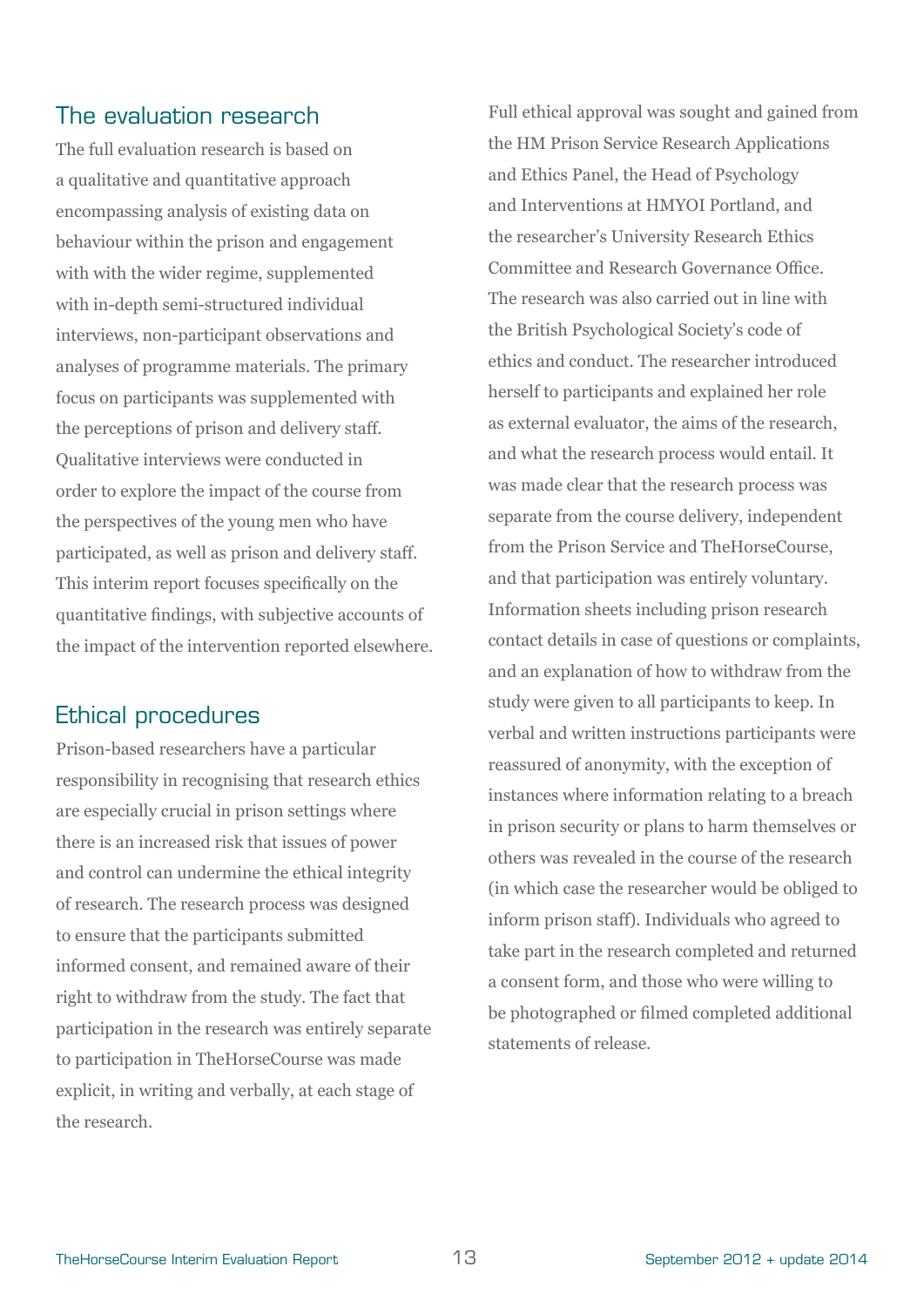## Programme participants

In making referrals, prison and delivery staff have prioritised those prisoners presenting with medium to high risk of reoffending who are not engaging fully with the prison regime and may be demonstrating high levels of conflict with staff and/or other prisoners. From commencement of delivery of TheHorseCourse at HMP/YOI Portland to the time of preparing this report, a total of 28 young men, aged between 18-22 years (mean age: 20 years) have completed the course (one further individual commenced the programme but was released before completion). This represents an especially high completion rate, well above that of many other prison-based interventions.

Participants were serving sentences ranging from seven months to that of an indeterminate length. Reconviction risk assessment data, number of previous convictions and age at which first convicted / in contact with the police was also collected where available from the

NOMS Offender Assessment System (OASys). OASys is the primary risk/need assessment and management tool used for adult offenders in England and Wales, and is used to assess – amongst other things – suitability for programme participation. It has been in operation for over a decade, but is not mandatory and coverage is not yet universal. OASys assessments were available for the majority (n=22) of the participants. The Offender Group Reconviction Scale is a risk assessment measure used to predict the likelihood of reconviction after one year for individual offenders based on static risks (age, gender and criminal history).

For TheHorseCourse participants, preparticipation OGRS3 scores ranged from 7-87%, with a mean score of 62%. Of the 22 participants for whom ORGS3 data was available, 18 presented with a pre-participation score of over 50% (identified as medium to high risk).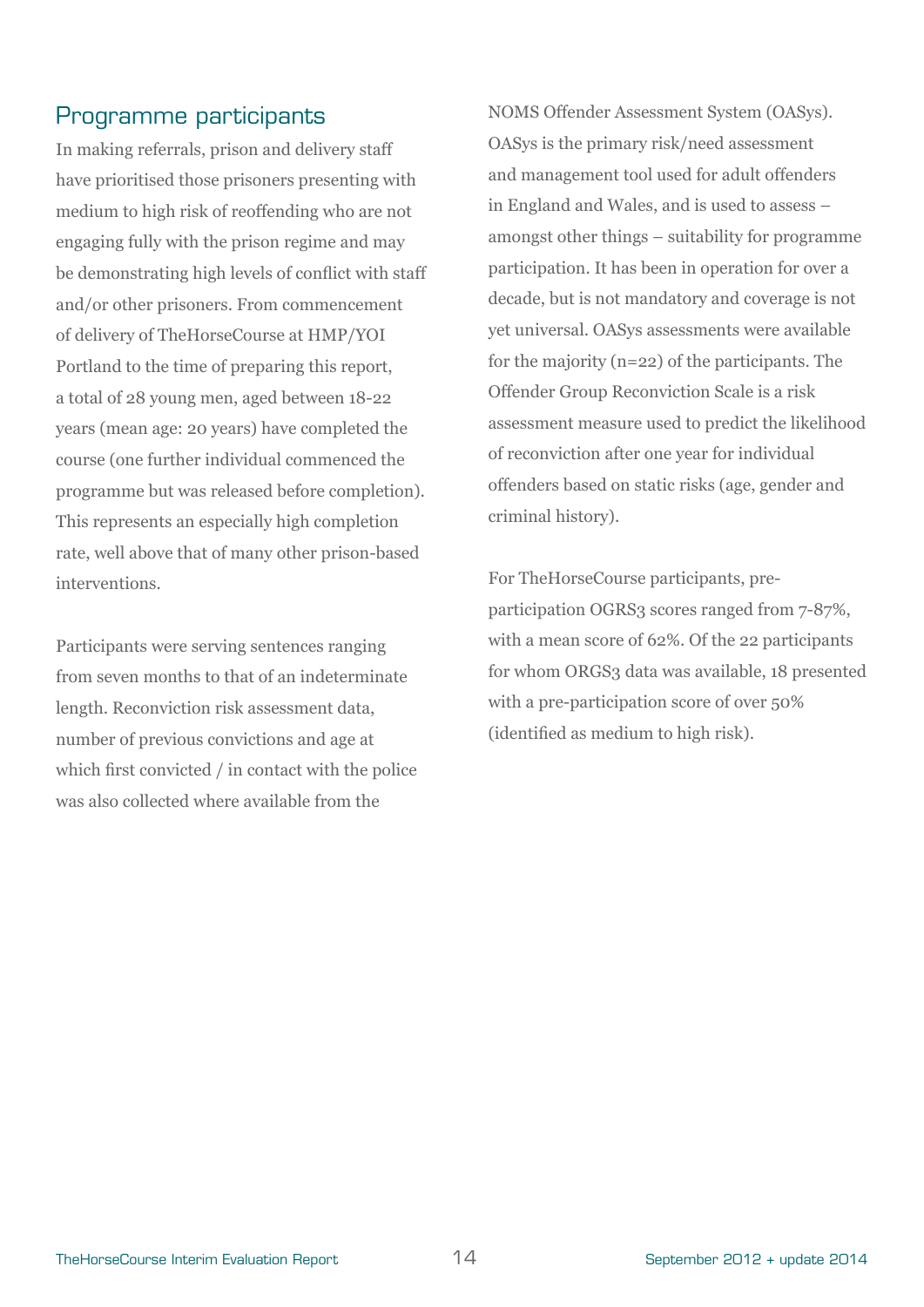## Preliminary quantitative findings

Previous research into the role of animal assisted programmes such as TheHorseCourse has relied predominantly on qualitative observations, with a lack of robust quantitative evidence available to quantify the impact of participation. In an effort to address this imbalance, quantitative data concerning adjudications, positive entries and negative entries was drawn upon as an interim indicator of the impact of the programme, until a point at which longitudinal analysis of reconviction data is available.

Statistically significant results *Adjudications down 74% Negative entries down 72%*

Using a paired sample t-test there was a statistically significant difference between preand post- course participation on number of adjudications<sup>1</sup> recorded in the months before participation and after completion of the course:  $t(16) = 2.23, p < .05$ . The mean number of adjudications pre-participation was 2.5, compared to a mean .65 numbers of adjudications postparticipation.

There was also a significant difference between pre- and post- participation numbers of negative

entries<sup>2</sup>:  $t(16) = 2.46$ ,  $p < 0.05$ . Mean number of negative entries pre-participation: 10; Mean number of negative entries post-participation: 2.8. Although the mean number of positive entries pre-post participation increased from 1.5 to 2.2, this difference was not statistically significant.

Due to instances of missing data, the most methodologically reliable measure was the comparison of the three month period preparticipation and the three month period postparticipation, excluding data from the month of participation. This analysis revealed a statistically significant difference between pre- and postparticipation scores for negative entries, which decreased from a mean of 3.4 in the three months pre participation to a mean of 1.65 in the three months post-participation:  $t(16) = 2.50$ ,  $p < 0.05$ . The pre- and post-participation differences in adjudications and positive entries reflected trends in the anticipated directions but were not statistically significant. Although reflecting a relatively small sample size, it is suggested that the reduction in negative entries is an effective indicator of improved behaviour on the wings, thus reflecting improved engagement in the regime of the prison – further reflected in the staff perceptions illustrated in Box 2.

Qualitative data from offender interviews illustrated the perceived positive impact of participation on factors such as empathy, management of emotions, self-esteem, and improved communication. Box 3 illustrates

<sup>1</sup> Adjudications are disciplinary hearings. One of the primary purposes of an adjudication is "to help maintain order, control, discipline and a safe environment by investigating offences and punishing those responsible" (PSI 2011-47).

<sup>2</sup> Negative and positive entries are notes added on to a prisoner's file by members of staff in response to specific incidents.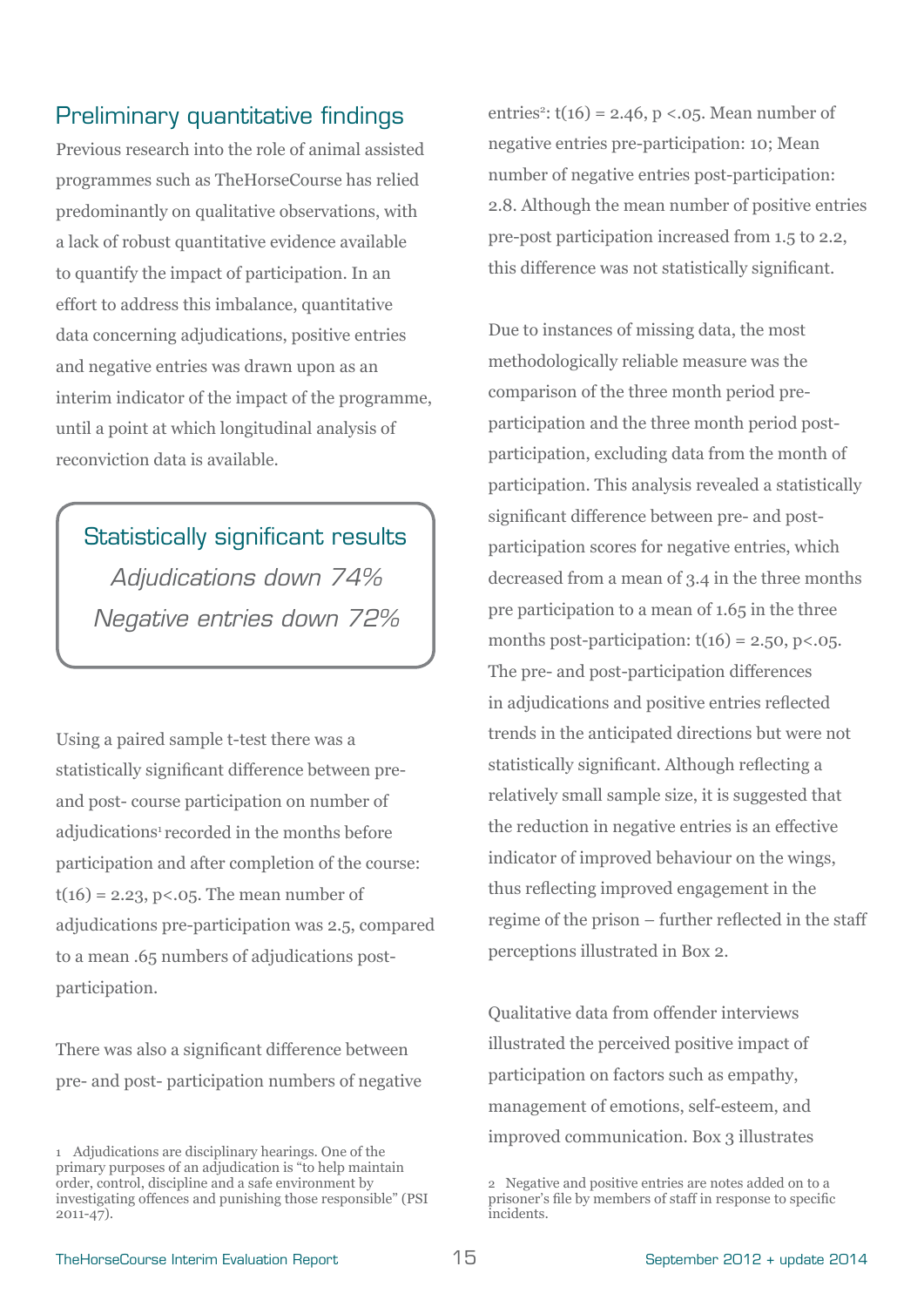a typical successful outcome of a participant, specifically in relation to improved engagement with the wider prison regime and in responding to the sentence plan.

## Costs and anticipated benefits

The benefits of a programme which engages with the more disruptive prisoners is clear. When prisoners are involved in disruptions, considerable prison staff time must be taken from contributing to positive aspects of the prison regime and allocated instead to dealing with the incidents.

Furthermore, in terms of overall outlay in the context of efforts to reduce re-offending, the running costs of delivering TheHorseCourse are calculated at £750/person, to include the associated costs of a trained instructor, horses and travel.

It currently costs an average of £47,137 (Ministry of Justice, 2011) per year for each prisoner to be held in a Young Offender Institution (under 21 years of age) in overall resource expenditure, although this figure is considerably higher for prisoners who are frequently involved in disruption and adjudications. This is also a conservative cost of reoffending since it only reflects the cost of imprisonment, and does not include the social and actual cost of criminal offences. However, taking this figure in relation to the total cost of £750 per participant for TheHorseCourse to operate, suggests that if just one out of every sixty participants who would have reoffended is prevented from doing so in one year, the project will have already more than saved the initial expenditure.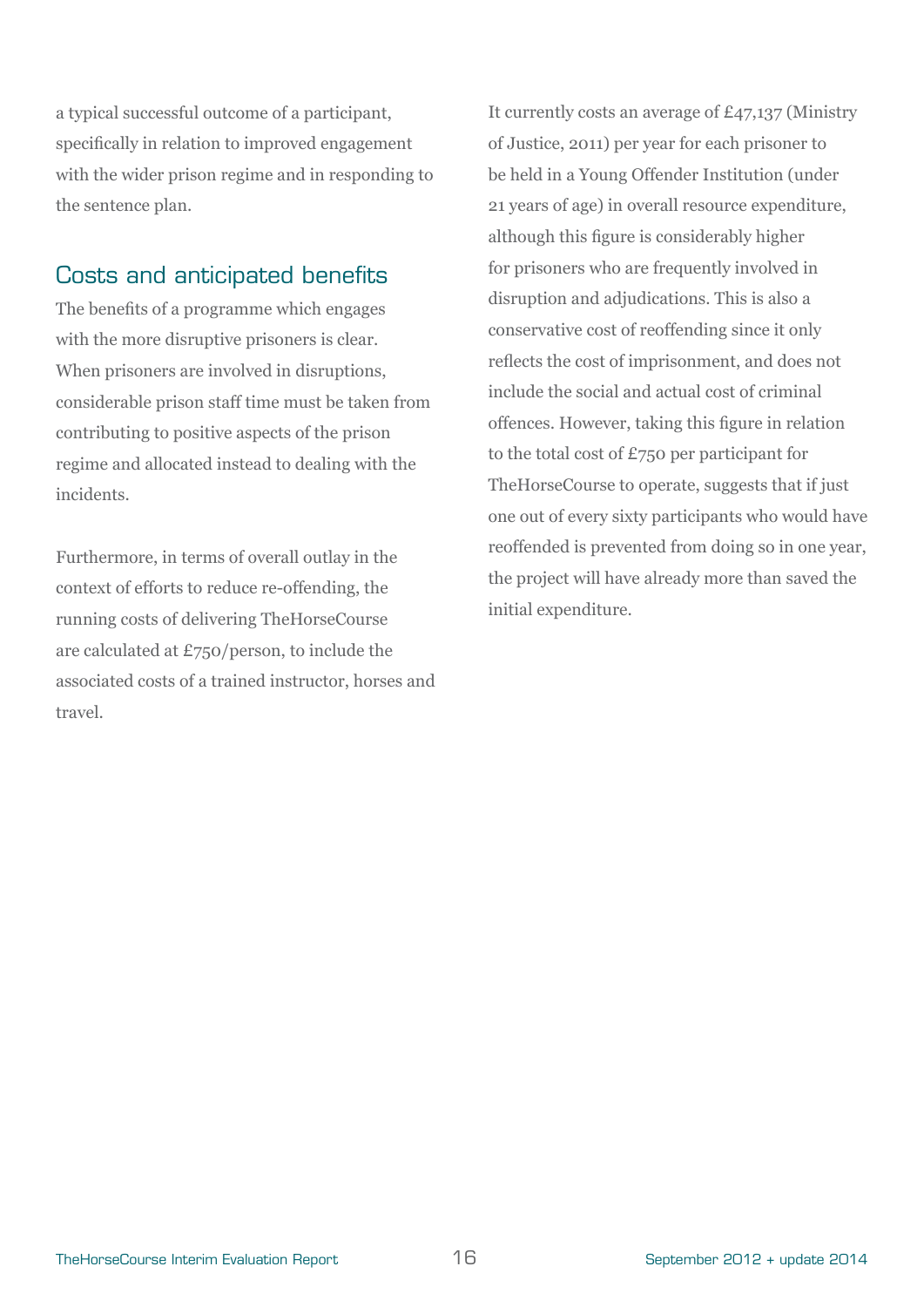## 3: Prisoner case study

A was referred to The Horse Course with a record of continuous adjudications for aggression and assaults on staff and other prisoners. None of the measures available within the prison regime had altered this behaviour and staff were questioning how to manage this prisoner. The practice of 'shipping' from one prison to another was the next option. Even during the course he was accused of an assault on a staff member. However, for the first time he showed remorse and when hearing that his mother's visit would be affected, he wept. This expression of emotion was entirely new according to staff, where normally he would have shown only bravado and anger. At this point, five years into his IPP (indeterminate for public protection) sentence, A made the decision to change the patterns of behaviour he had become established in, leading him to engage with education and training, which he had previously resisted. Soon afterwards he achieved his English Level 1 and completed the accredited Thinking Skills Programme as part of his sentence plan. His adjudications reduced from an average of one to two per week down to the occasional outburst every few months. He stopped refusing work and increased his earned privileges from being a long term "basic" prisoner up to the highest "enhanced" level. Following his participation in TheHorseCourse and improved behaviour he had a Parole hearing and was allowed to move to a lower security prison nearer his home. In their decision the Parole Board stated:

'You engaged well with The Horse Course to address your mental and emotional self-control, goal setting, problem solving and communication with specially trained horses and the panel found the report to be very insightful in identifying your behavioural traits'.

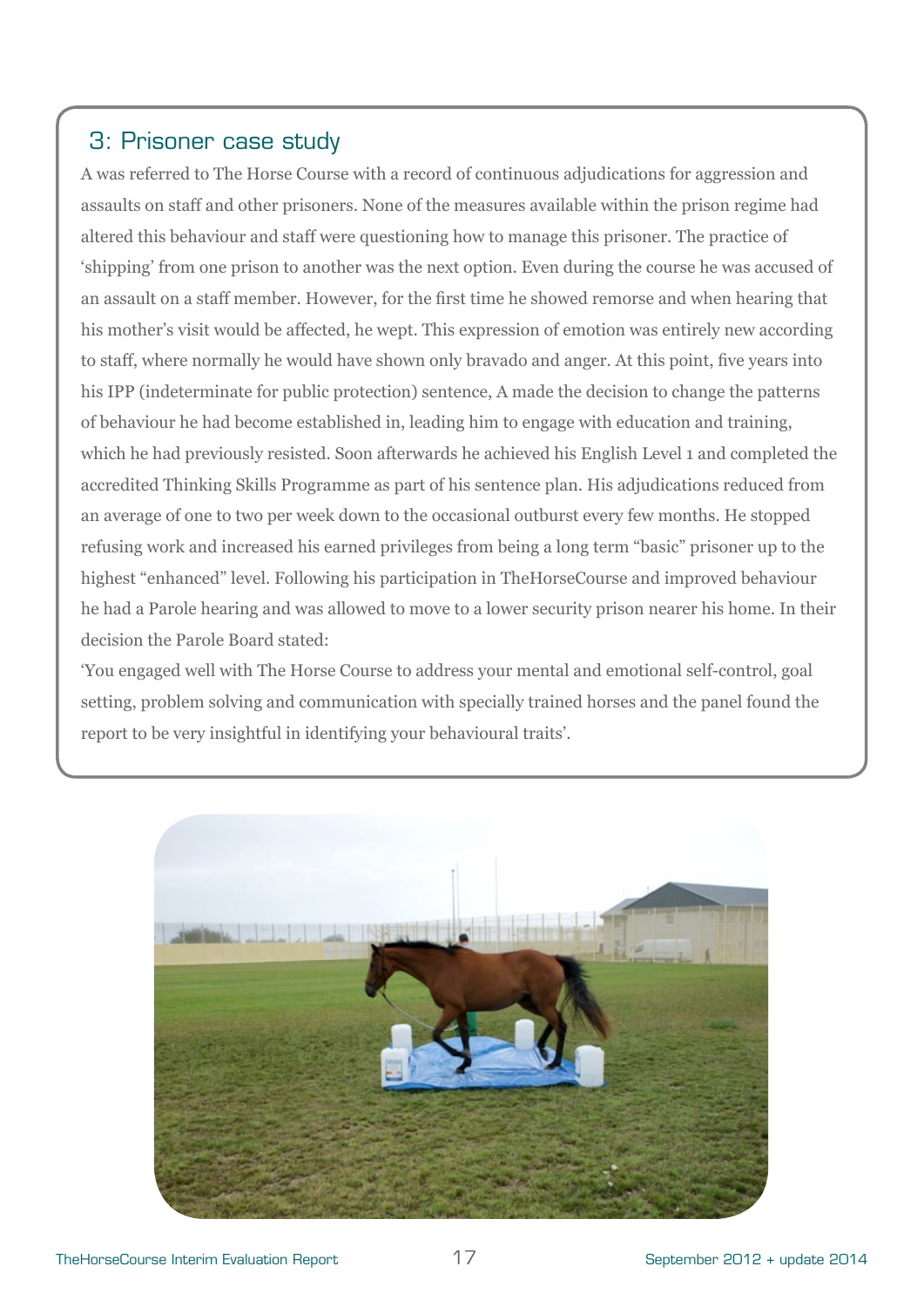## **Conclusion**

The current research has complimented existing findings on the social and psychological benefits of equine assisted therapy by confirming evidence of observed improvements in the behaviour and constructive engagement within the prison regime of programme participants. Statistically significant improvements to measures of engagement in the prison regime have been observed, and members of prison and delivery staff have verified the benefits of TheHorseCourse in engaging with offenders. Recommendations have been made by the evaluation team in response to user comments and we have found the organisation to be adaptable and highly focused on outcomes. The newly developed referral and assessment 'star' has been favourably received by staff and participants alike, highlighting the benefit of an interactive assessment tool which participants can engage with more effectively.

The emerging numeric data is positive: adjudications post-participation down 74%, and negative entries down 72%. Qualitative data was also positive and post-participation interviews and field observations consistently report increased confidence and new skills in psychological resilience and emotional management.

The findings reported here represent the interim observations of a relatively small sample of participants and the full impact of the intervention will become apparent as the research progresses longitudinally. By conducting analyses at an individual and group level, it is possible to comment with some confidence

that this intervention appears to create positive outcomes conducive both to engagement and to the longer term aim of reducing reoffending. It seems particularly appropriate for those who have previously failed to engage with interventions, learning and activities, present with aggressive and problem behaviours and are at medium to high risk of reoffending.

These preliminary findings serve to highlight the perceived and actual benefits of the specialist techniques developed by TheHorseCourse, the careful design of which – closely aligned with resettlement agendas – sets it apart from other EAT programmes. Further research is required to establish what aspects of the course are the most influential, including an exploration of the extent to which the success of this course relies on the involvement of an equine, and the methodology employed in guiding the equine interactions. It would be naïve to assume that every intervention employing an equine will necessarily achieve the same results.

Ongoing evaluation activities aim to focus on longitudinal followup, incorporating a reconviction analysis and the development of appropriate psychometric quantitative indicators to compliment the existing assessment tools. A key aim of the evaluation is to assess the replicability of the intervention with other prisoner populations but in the meantime TheHorseCourse has established itself as a promising option in engaging with some of the more disruptive and disengaged prisoners held in the young adult estate.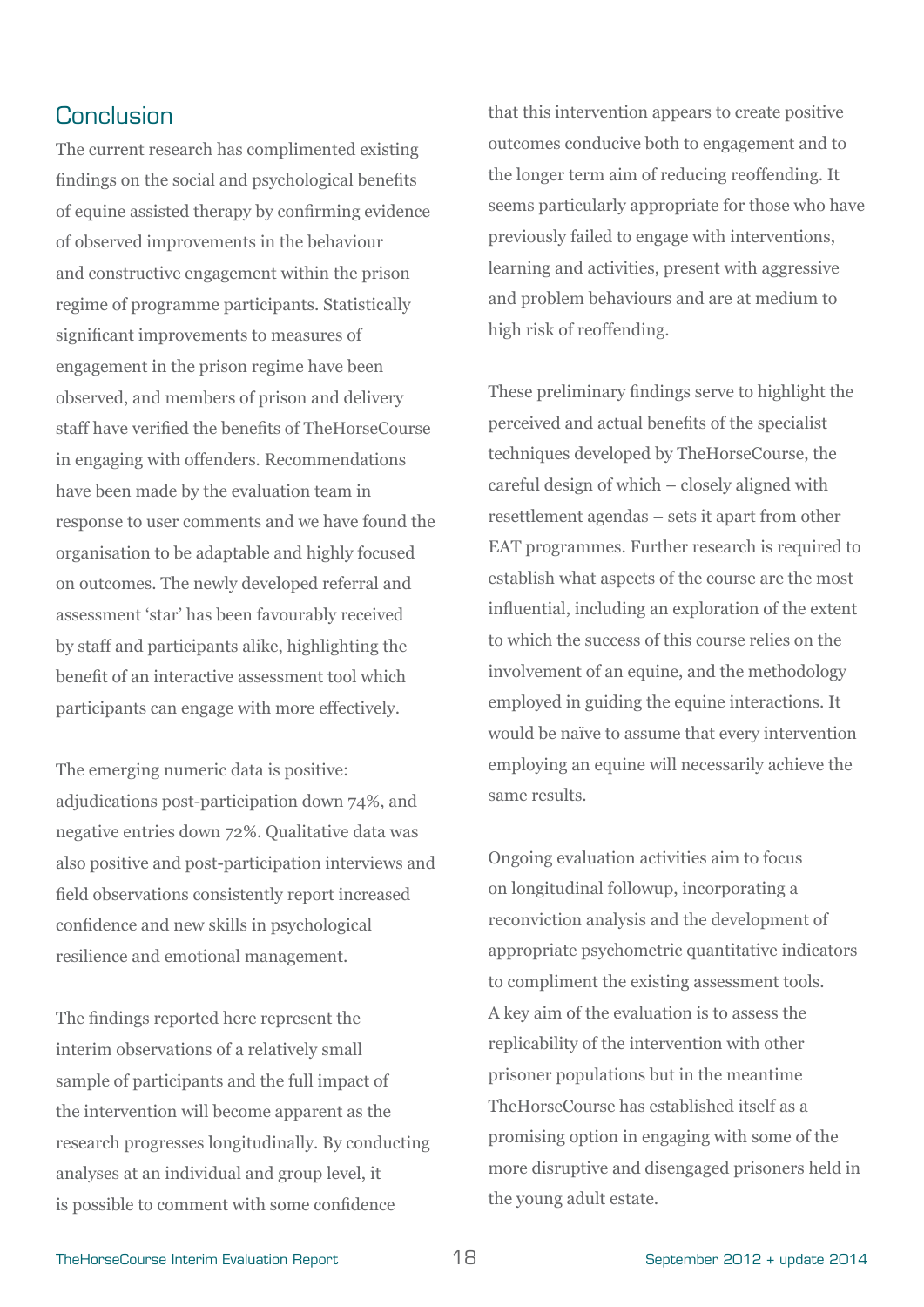## **References**

Bizub, A., Joy, A., and Davidson, L. (2003) '"Its like being in another world": Demonstrating the Benefits of Therapeutic Horseback Riding for Individuals with Psychiatric Disability', *Psychiatric Rehabilitation Journal*, 26(4), pp. 377-384

Bowers, M. and MacDonald, P. (2001) 'The Effectiveness of Equine-Facilitated Psychotherapy with At-Risk Adolescents', *Journal of Psychology and Behavioural Sciences*, 15, pp. 62-76

Bracher, M. (2000) 'Therapeutic Riding: What has this to do with occupational therapists', *British Journal of Occupational Therapy*, 63(6), pp. 277-282

Brooks, S. (2 18006) 'Animal-Assisted Psychotherapy and Equine-Assisted Psychotherapy', in Webb, N. (ed.) *Working with Traumatized Youth in Child Welfare*. New York: The Guildford Press, pp. 196-218

Burgon, H. (2003) 'Case studies of adults receiving horse riding therapy', *Anthrozoos*, 16(3), pp. 263-276

Burgon, H. (2011) ''Queen of the World': Experiences of 'at-risk' young people participating in equine-assisted learning/therapy', *Journal of Social Work Practice* , 25(2), pp. 165-183

Chandler, C. K. (2005) *Animal Assisted Therapy in Counselling*. New York: Routledge

Chardonnens, E. (2009) 'The Use of Animals as Co-Therapists on a Farm: The Child-Horse Bond in Person-Centred Equine-Assisted Psychotherapy', *Person Centred and Experimental Psychotherapies*, 8(4), pp. 319-332

Edney, A.T. (1995) 'Companion Animals and Human Health: An Overview', *Journal of the Royal Society of Medicine*, 88(12), pp. 704-708

Ewing, C., MacDonald, P., Taylor, M. and Bowers, J. (2007) 'Equine-Facilitated Learning for Youths with Severe Emotional Disorders: A Quantitative and Qualitative Study', *Child Youth Care Forum*, 36, pp. 59-72

Fine, A.H. (2000) *Handbook on Animal Assisted Therapy: Theoretical Foundations and Guidelines for Practice*. Academic Press Publications: London

Frame, D. (2006) *Practices of Therapists Using Equine Facilitated/Assisted Psychotherapy in the Treatment of Adolescents Diagnosed with Depression: A Qualitative Study*. Doctoral thesis. New York University, New York

Frewin, K. and Gardiner, B. (2005) 'New Age or Old Sage: A Review of Equine Assisted Psychotherapy', *The Australian Journal of Counselling Psychology*, 6, pp. 13-17

Hayden, A. (2005) *An Exploration of the Experiences of Adolescents Who Participated in Equine Faciliated Psychotherapy: A Resiliency Perspective*. Unpublished doctoral thesis. Alliant International University

HMCIP (HM Chief Inspector of Prisons for England and Wales) (2010). Annual Report 2008-09, London: The Stationery Office

Kaiser, L., Smith, K., Heleski, C. and Spence, L. (2006) 'Effects of a therapeutic riding program on at-risk and special educational children', *Journal of American Medical Association*, 228(1), pp. 46-52

Karol, J. (2007) 'Applying a Traditional Individual Psychotherapy Model to Equine-facilitated Psychotherapy (EFP): Theory and Method', *Clinical Child Psychology and Psychiatry*, 12, pp. 77-90

Klontz, B., Bivens, A., Leinart, D. and Klontz, T. (2007) 'The Effectiveness of Equine-Assisted Experiential Therapy: Results of an Open Clinical Trial', *Society and Animals*, 15, pp. 257-267

Levinson, B.M. (1969) *Pet-Oriented Child Psychotherapy*. Illinois: Charles C Thomas Publisher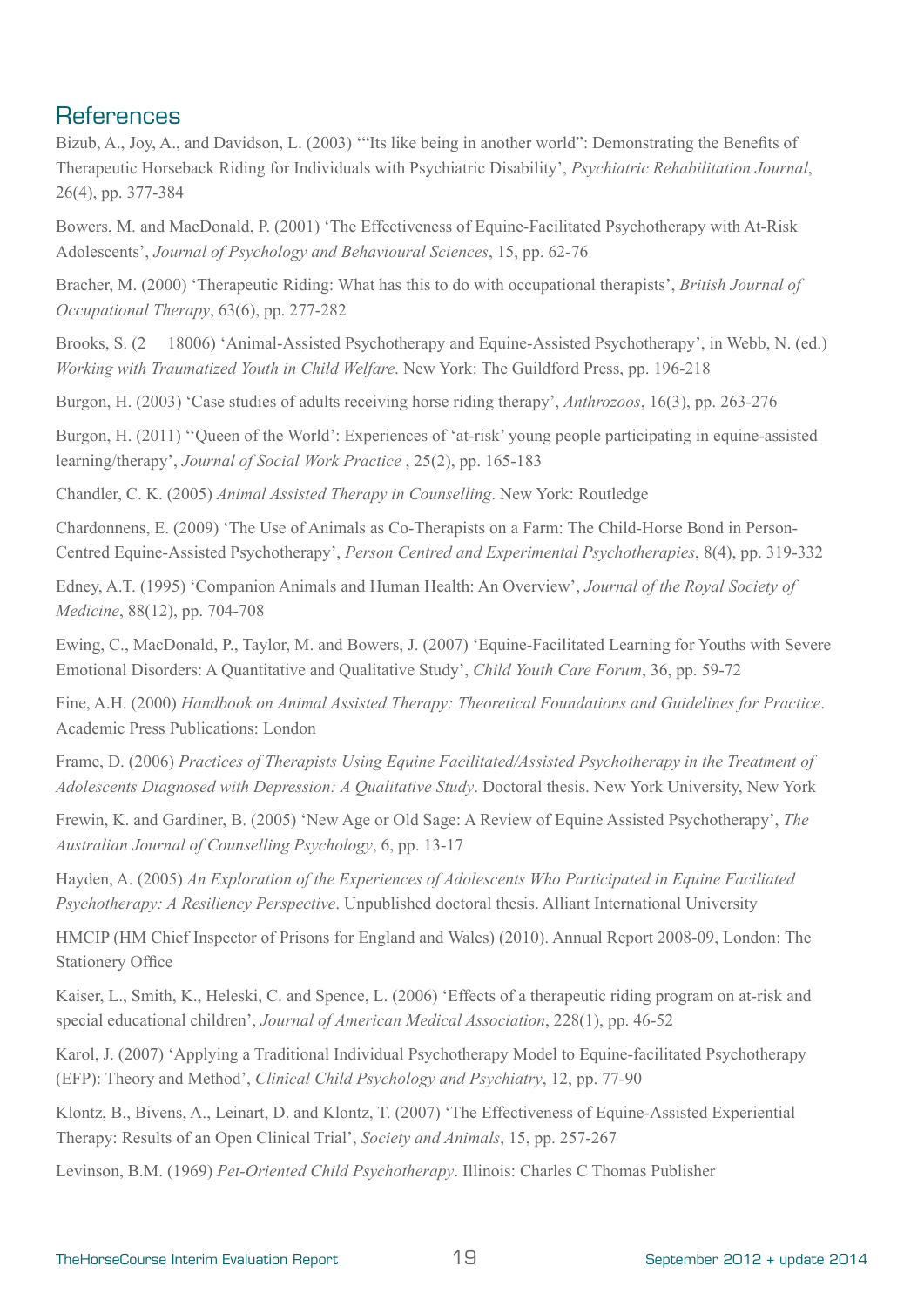Levinson (2004) *Equine Facilitated Learning: A Natural Way to Improved Mental Health, Successful Relationships and Balance in One's Life*. http://www.wayofthehorse.org/Articles/equine-fac-learning.html

MacKinnon, J., Noh, S., Laliberte, J. and Allan, D. (1995) 'Therapeutic Horseback Riding: a review of the literature', *Physical and Occupational Therapy in Paediatrics*, 15(1), pp. 1-15

Maruna, S. (2011). Reentry as a rite of passage. *Punishment & Society*, 13, 3-28

McCormick, A. and McCormick, M. (1997) *Horse Sense and the Human Heart; What Horses Can Teach Us About Trust, Bonding, Creativity and Spirituality*. Florida: Health Communications Inc

Ministry of Justice (2012) Offender Management Statistics Quarterly Bulletin, Table 1.1a: Total population in custody by type of custody and age group, on a quarterly basis, March 2011 to June 2012, England and Wales. London: Ministry of Justice

Moreau, L. (2001) 'Outlaw Riders: Equine-facilitated therapy with juvenile capital offenders', *Reaching Today's Youth: The Community Circle of Caring Journal*, 5(2), pp. 27-30

Myers, L. (2004) *Using a Horse to Develop Recovery Skills*. http://www.stonefoxfarm.net/kickball.html

Rashid, M. (2004) *Horses never Lie: the heart of passive leadership*. Newton Abbot, Devon: David & Charles

Rutter, M. (1985) 'Resilience in the Face of Adversity: Protective Factors and Resistance to Psychiatric Disorder', *British Journal of Psychiatry*, 147, pp. 598-611

Schultz, P., Remick-Barlow, G. and Robbins, L. (2007) 'Equine-assisted Psychotherapy: a mental health promotion/ intervention modality for children who have experienced intra-family violence', *Health and Social Care in the Community*, 15(3), pp. 265-271

Taylor, S.M. (2001) *Equine-Facilitated Psychotherapy: An Emerging Field*. Unpublished master's thesis. Saint Michael's College

Tramutt, J. (2003) *Opening the Gate: Cultivating Self-Awareness and Self-Acceptance through Equine Facilitated Psychotherapy*. Unpublished master's thesis. Naropa University

T2A (Transition to Adulthood) (2010) Why is the criminal justice system failing young adults? London: Transition to Adulthood

Trotter, K., Chandler, C., Goodwin, D. And Casey, J. (2008) 'A Comparative Study of the Efficacy of Group Equine Assisted Counselling with At-Risk Children and Adolescents', *Journal of Creativity in Mental Health*, 3, pp. 254-284

Tyler, J.J. (1994) 'Equine Psychotherapy: Worth more than just a Horse Laugh', *Women and Therapy*, 15, pp. 334-335

Vidrine, M., Owen-Smith, P. and Faulkner, P. (2002) 'Equine-Facilitated Group Psychotherapy: applications for therapeutic vaulting', *Issues in Mental Health Nursing*, 23(6), pp. 587-603

Yorke, J., Adams, C. and Coady. N (2008) 'Therapeutic Value of Equine-Human Bonding in Recovery from Trauma', *Anthrozoos*, 21(1), pp. 17-30. [Online] DOI: 10.2752/089279308X274038 (Accessed: 3 April 2012)